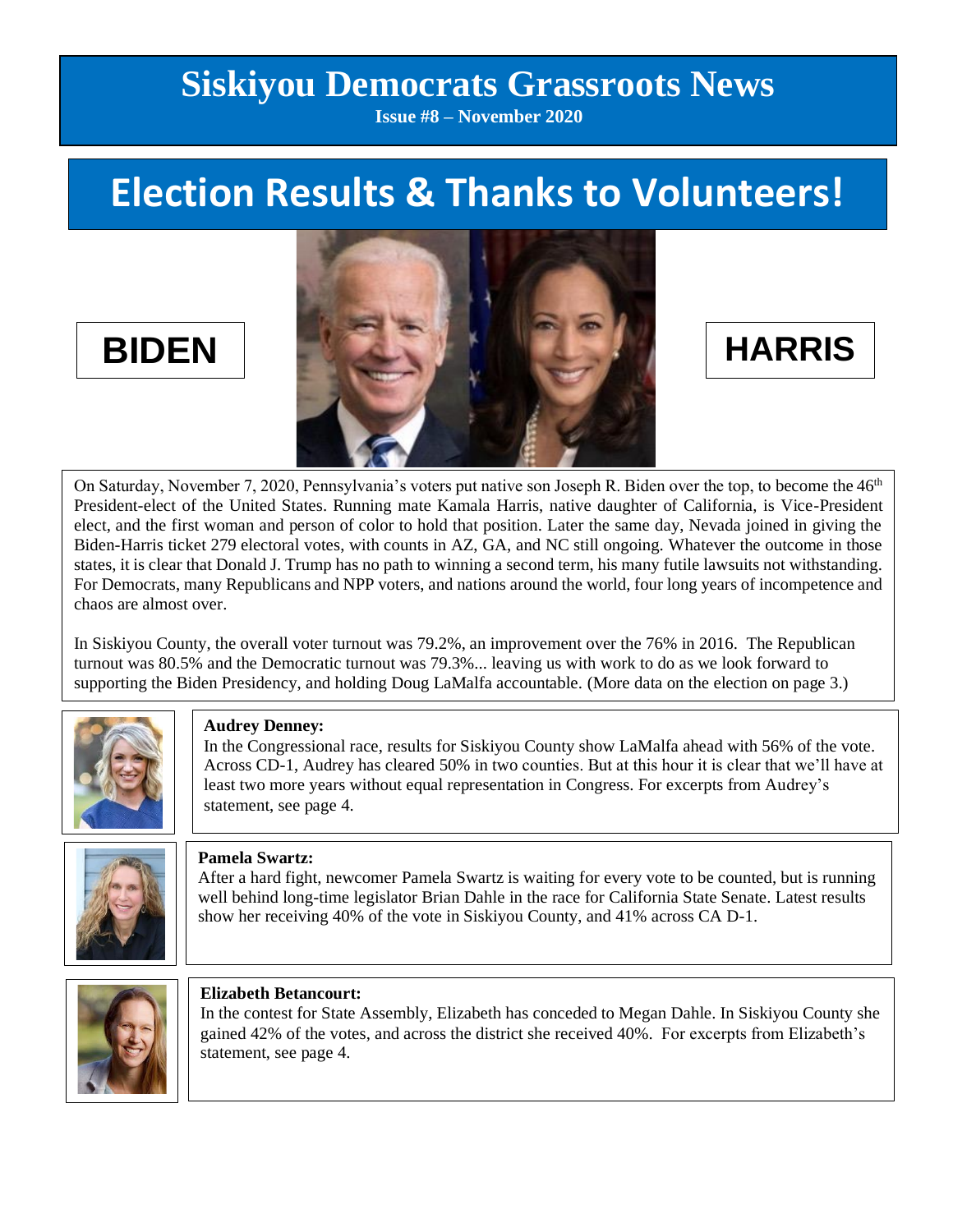# **Wow! What our Volunteers Have Done in Siskiyou County! THANKS to ALL of YOU!**

In this new "COVID age" we were unable to knock on real doors as we have in past elections. Our volunteers were only able to reach Siskiyou County voters through "non-contact" ways. And, what great work you did! You made phone calls, wrote postcards, sent letters to infrequent voters, wrote letters to the editor, and distributed signs and door hangers! Whew! A great big THANKS!!

### **6,593 PHONE CALLS!**

This year we had the extra challenge of canvassing from home – no talking to voters in person. But we took the next-best route – phone calls, and plenty of them! We had three phone banks – in August calling all No Party Preference voters to check their preferences, and in October calling all Democrats and Democrat-leaning NPP voters to remind them to vote. Thanks to all who called, especially our **"Phone Bank All Stars"!**





*Al Lugo, our #1 caller for this election – just never stopped calling!*

| <b>Top Ten Phone Callers for the</b><br><b>Three Phone Banks</b> |                  |            | And<br>Abiş |
|------------------------------------------------------------------|------------------|------------|-------------|
|                                                                  | <b>Volunteer</b> | # of calls | Perr        |
| -1                                                               | Al Lugo          | 1098       | Carc        |
| 2                                                                | Sandy Sullivan   | 921        | Flich       |
| 3                                                                | Anne Skadsen     | 646        | Jean        |
| $\overline{4}$                                                   | Lexy Clancy      | 606        | Kare        |
| 5                                                                | Pat Von Alten    | 554        | Shel        |
| 6                                                                | Neldena Anderson | 504        | Neil        |
| $\overline{7}$                                                   | Robin Richards   | 272        | Wel         |
| 8                                                                | Alice Rogers     | 242        | Sari        |
| 9                                                                | Annette Goodwin  | 242        | Step        |
| 10                                                               | Pat Hardig       | 192        | Susi        |

*Sandy Sullivan made just a few calls less than Al to be our #2 caller!*

> **And, many more callers!**  gail Van Alyn, Ayn y, Betsey Shuteroff, ol Faulkner, Don kinger, Gretta Brown, Nels, Karen Holmes, en Zeigler, Katherine Iton, Laurie Ottens, Posson, Patsy lman, Sara Rogers, Sommarstrom, hanie Posson, and e Grzesak.

### **10,578 Postcards & 2,027 Letters!**

So many letters and postcards and so many volunteers! O**ver 75 volunteers** wrote and mailed them. What a team! To get them out to everyone, we had to pre-count the letters/cards and make volunteer packets. Here's to our **"Master Counters" – Tom and Mary Laurent**  who counted over 10,000 postcards and 2,000 letters for the writer packets. Mary & Tom are seen here receiving an award of 12 flower pens:



### **WE'RE ON SOCIAL MEDIA! Facebook, Instagram and Twitter**

We now have a great presence in the social media world – thanks to **Katherine Shelton and Alice Rogers** on Facebook, **Christine Balletta** on Instagram and **Alice Rogers** on Twitter! Check us out: (*click on logos to reach our sites.*)

# **39 Letters to the Editor!**

For our Letters to the Editor campaign, we submitted **39 individual letters over the 15 weeks** from July 1 through the end of October – what opinions our volunteers have! The effort was spearheaded by our "**Letter-Writer-in Chief", Tom Laurent**! Tom mentored all of the new writers, giving them the details of the process. Here's to all of you who were ready to put your name out there: (*hope we got everyone's name!)*: Alice Rogers, Angelina Cook, Ann Herfindahl, Anne Skadsen, Ayn Perry, Betsey Shuteroff, Carolyn Miller, Diane Deckard, Ellie Mauro, Gail Domenski, Holly Lenz, Jean Nels, Karen Zeigler, Kris Wolmar, Larry Marks, Madeleine & Jim Ayres, Marcie Ray, Mary Ellen Bryan, Neil Posson, Neldena Anderson, Pat Hardig, Pat Von Alten, Robin Richards, Sandy Sullivan, Sharon Swingle, Tom Laurent, and Wilma Dibelka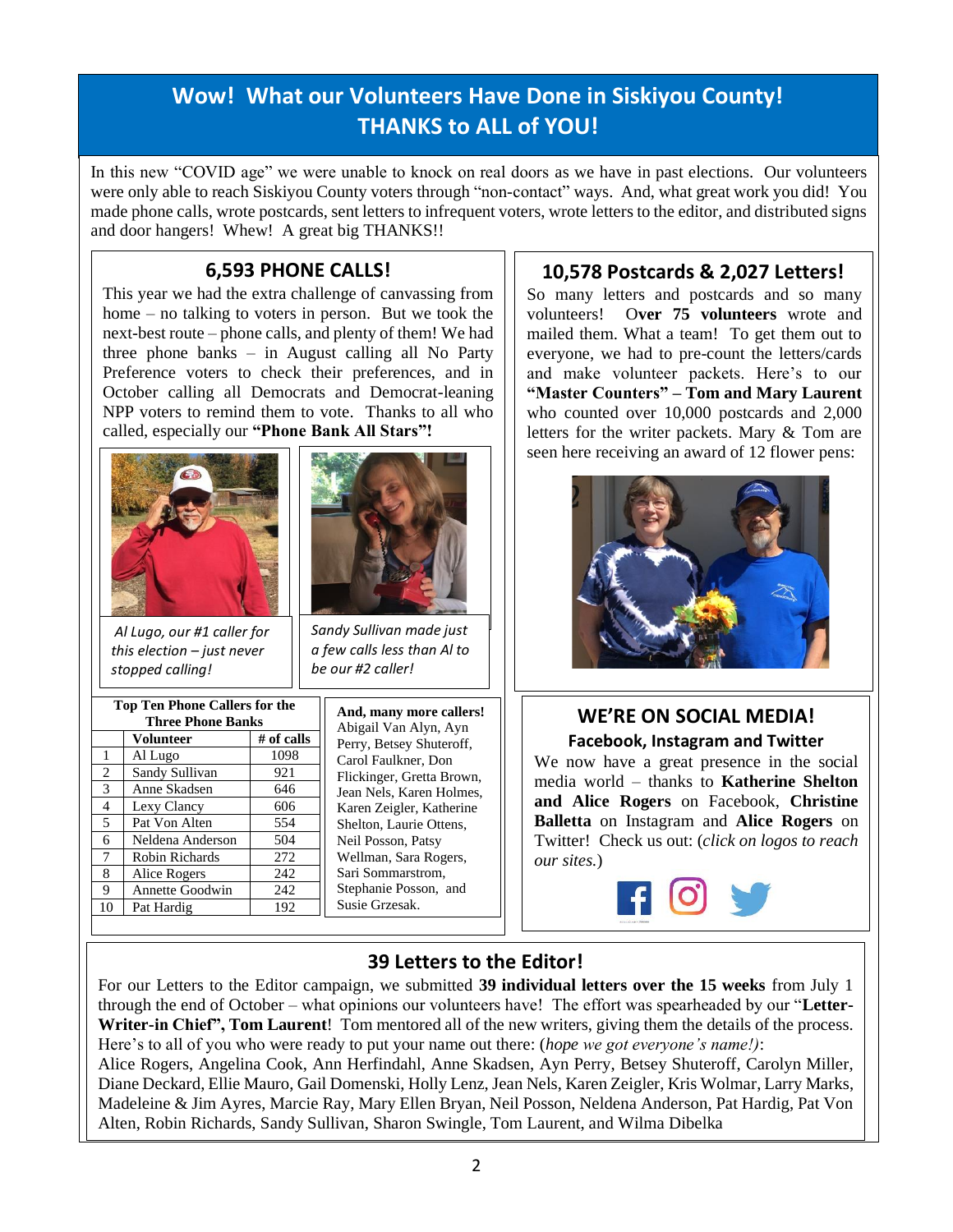### **SIGNS: 975 Yard Signs, 16 Large Audrey Signs, 10 Banners, One GREAT Window, One GIANT Biden Sign, and One GIANT Audrey Sign!**

Our volunteers worked hard on getting signs all over Siskiyou County! Thanks to **Alice Rogers, Anne Skadsen, Karen Zeigler and Carolyn Miller** in South County and **Ayn Perry, Ayn Herfindahl, Lea Vanderwater and Madeline Ayres** in North County. What a distribution job getting signs all over the county! A special thanks to **Karen Zeigler** for the great sign display on Yreka's Miner Street, and to **Mary Ellen Bryan** and **Ayn Perry/Ann Herfindahl** for the giant BIDEN and AUDREY signs on the County Fairgrounds electronic display!





### **1,945 Door Hangers!**

**Karen Zeigler** (left) and **Carolyn Miller** (right) are the **"Chief Door Hangers"** for our grassroots group, seen here receiving their satin coat hanger awards. They coordinated this effort in Mt. Shasta, Weed, Dunsmuir and Yreka.

They were joined in the effort in South County by **Al Lugo, Kris Wolmar, Patti Crossen, Maria Bertram, and Alice, Kevin, Sara and Cari Rogers,** and in north county by **Lea Vanderwater, Betsey Shuteroff, Pat Hardig, Abigail Van Alyn, Steve Renner, Carol Faulkner, Mary Laurent, Tom Laurent, Robin Richards and Pat Von Alten.** Nice work!

**By The Numbers: Preliminary Data on the November 3rd Election**

Although the results in California will not be certified until December 11, Siskiyou County Elections Office has tallied almost all of the ballots cast here – only about 200 are missing. Here are some highlights:

- A total of **23,328 Total Votes** were cast in the November 3rd election on Siskiyou County. The county has **29,240 Registered Voters** of which about **40% are Republicans and 30% are Democrats.**
- The **turnout** was high about **79% of the total registered voters** voted in our county. This included 9,282 of 11,532 Republicans (80.5%), 6,835 of 8,618 Democrats (79.3%)**,** and 5,018 of 7,532 NPP (66.6%). This is about 3% higher than the voter turnout in the 2016 Presidential election of 76%.
- The following is how **Siskiyou County** voters voted:
	- $\Rightarrow$  In the Presidential election, Donald Trump received 56% of the vote compared to 41% for Biden.
	- $\Rightarrow$  For the US Congressional Seat, LaMalfa received 56% of the vote and Denney received 44%.
	- $\Rightarrow$  For CA State Senate, Dahle received 60% of the vote compared to 40% for Swartz.
	- $\Rightarrow$  For CA State Assembly, Dahle received 58% of the vote and Betancourt received 42%.

Check the most current results at the CA Secretary of State:<https://electionresults.sos.ca.gov/>